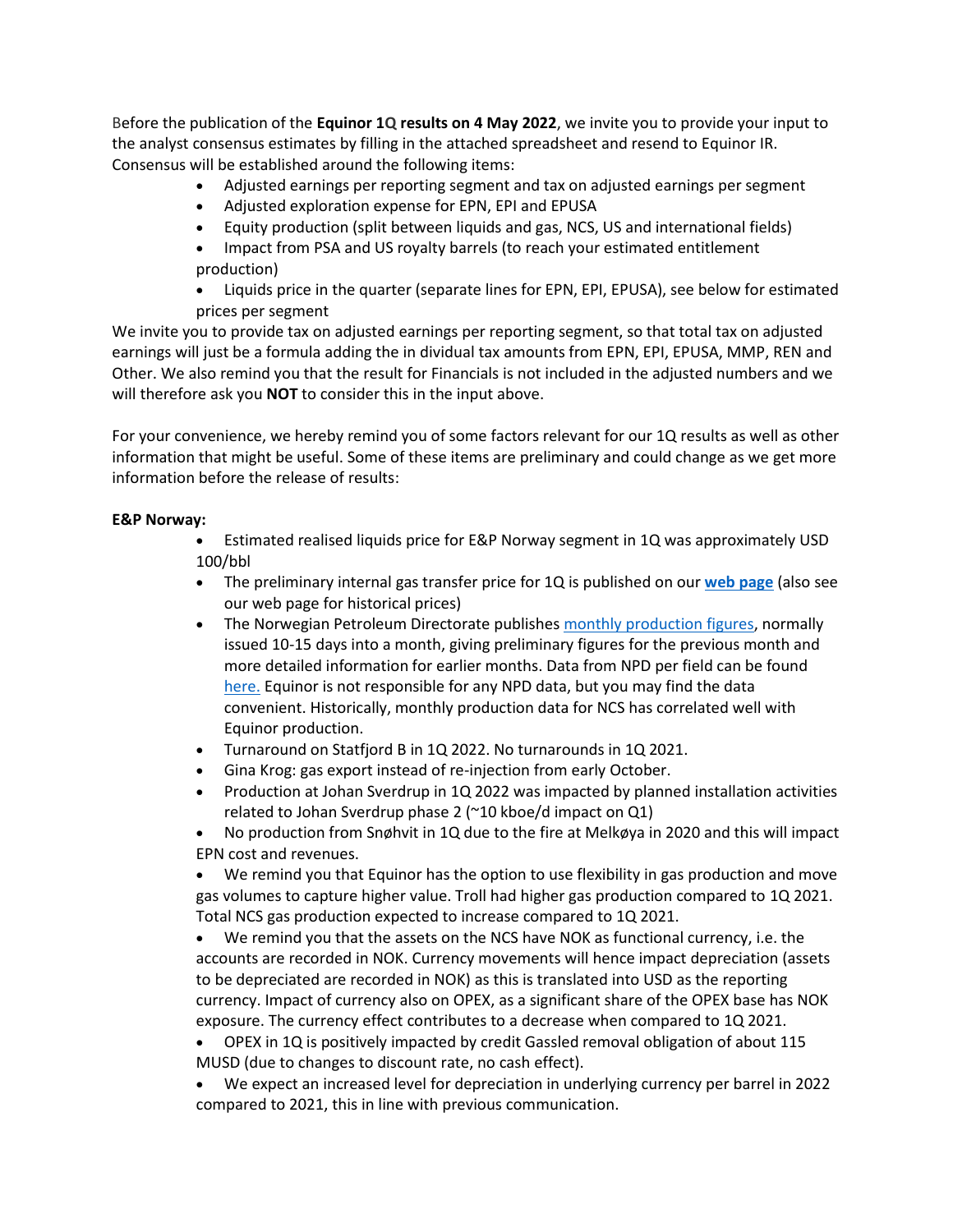• Equinor had activity on NCS on 7 wells in 1Q 2022, out of these 4 wells were completed.

• Results of exploration wells in Norway are always announced by NPD and you will also find information on our web pages regarding discoveries. We estimate that over time, roughly 3/4 of exploration expenditure is expensed. The results for each individual quarter will depend upon the outcome of the wells finalised as well as our share of the cost. In addition, expensed exploration depends upon results from wells from previous quarter(s). Well costs are activated (capitalised) as they are being drilled. In the event of a negative result, the entire cost will be expensed in the quarter when the well is completed. Note that our capex guiding includes an estimate for capitalised exploration.

### **E&P International:**

- Estimated realised liquids price in the range of 97 to 99 USD/bbl.
- Production is expected slightly lower than last quarter.
- Expecting similar level gas/liquids share as last quarter
- The Peregrino field in Brazil remains shut down due to the riser rupture.
- Note that one cargo was lifted from Agbami in Q1 (in March).
- Depreciation expected to be lower than last quarter.
- Corrib is classified as "held for sale".

• Equinor has announced its intention to exit assets (joint ventures) in Russia; [press](https://www.equinor.com/en/news/20220227-equinor-start-exiting-joint-ventures-russia.html)  [release](https://www.equinor.com/en/news/20220227-equinor-start-exiting-joint-ventures-russia.html)

• Activity in 7 exploration wells in 1Q222

### **E&P USA:**

- Estimated realised liquids price in the range of 83 to 85 USD/bbl.
- Note that we realize local prices for gas sold, which normally price is at a discount to Henry Hub.
- Production expected to be slightly lower than last quarter (both offshore and onshore).
- Expecting similar level gas/liquids share as last quarter
- DDA expected to be lower than last quarter.
- Activity in 1 exploration well in 1Q22.

#### **MMP:**

• Average Brent for the quarter was 101.3 USD/bbl, a price increase of 27% compared to last quarter.

• The preliminary internal gas transfer price for 1Q is published on ou[r web page](https://eur03.safelinks.protection.outlook.com/?url=https%3A%2F%2Furldefense.com%2Fv3%2F__https%3A%2Feur03.safelinks.protection.outlook.com%2F%3Furl%3Dhttps*3A*2F*2Furldefense.com*2Fv3*2F__https*3A*2Fwww.equinor.com*2Fen*2Finvestors*2Four-dividend*2Finternal-gas-price.html__*3B!!A9csd-2btg!KyrinzsNJcGSu2ChEtUK4TohItXTLxyh7C-zfPpg-AhQnDUeZuHbz0nZlrTtFA*24%26data%3D04*7C01*7Clava*40equinor.com*7C3dc1546e7515467699cd08d93fa0e29c*7C3aa4a235b6e248d591957fcf05b459b0*7C0*7C0*7C637610782490313586*7CUnknown*7CTWFpbGZsb3d8eyJWIjoiMC4wLjAwMDAiLCJQIjoiV2luMzIiLCJBTiI6Ik1haWwiLCJXVCI6Mn0*3D*7C1000%26sdata%3DQ*2F3*2BtZxN6jONkW01nWhCiNtH8VvDkblnzdrt4Jb7K00*3D%26reserved%3D0__%3BJSUlJSUlJSUlJSUlJSUlJSUlJSUlJSUlJSUlJQ!!L0Ua0Wts!JCb_HTS6kift9hQxSEvod_IWghXSxDqNXGA8arBzpWxMvFok709VuPa5O9WFfErL2nyWzRc%24&data=04%7C01%7Clava%40equinor.com%7Cc46c28685975450af9d608d98a1fc0cf%7C3aa4a235b6e248d591957fcf05b459b0%7C0%7C0%7C637692691500386152%7CUnknown%7CTWFpbGZsb3d8eyJWIjoiMC4wLjAwMDAiLCJQIjoiV2luMzIiLCJBTiI6Ik1haWwiLCJXVCI6Mn0%3D%7C1000&sdata=UYbbEERsJ%2FtwRtRzWjWJqiQdWTj0gIPzjgVesRC%2Bjwk%3D&reserved=0) (USD 29.77 MMBTU, also see our web page for historical prices)

• Hammerfest LNG (Melkøya/Snøhvit) has been shut down since 28 September 2020, planned startup date is 17 May 2022.

• Equinor uses derivatives to trade and change price exposure in all trading segments. Derivatives are valued mark to market in our accounts every quarter. The high volatility and price increase in European gas markets in 1Q have resulted in larger than expected mark to market results for our European gas and LNG business. As previously explained, increasing prices give a positive value from the derivatives applied to price risk manage our bilateral gas contracts. This effect is offset by negative value from delivery of gas under the bilateral contracts during the quarter and negative mark to market results from derivatives applied to lock in value on future LNG deliveries and geographical optimization of our piped gas flows. The net impact of these components is expected to be in the range of negative 400- 500 MUSD in 1Q 2022.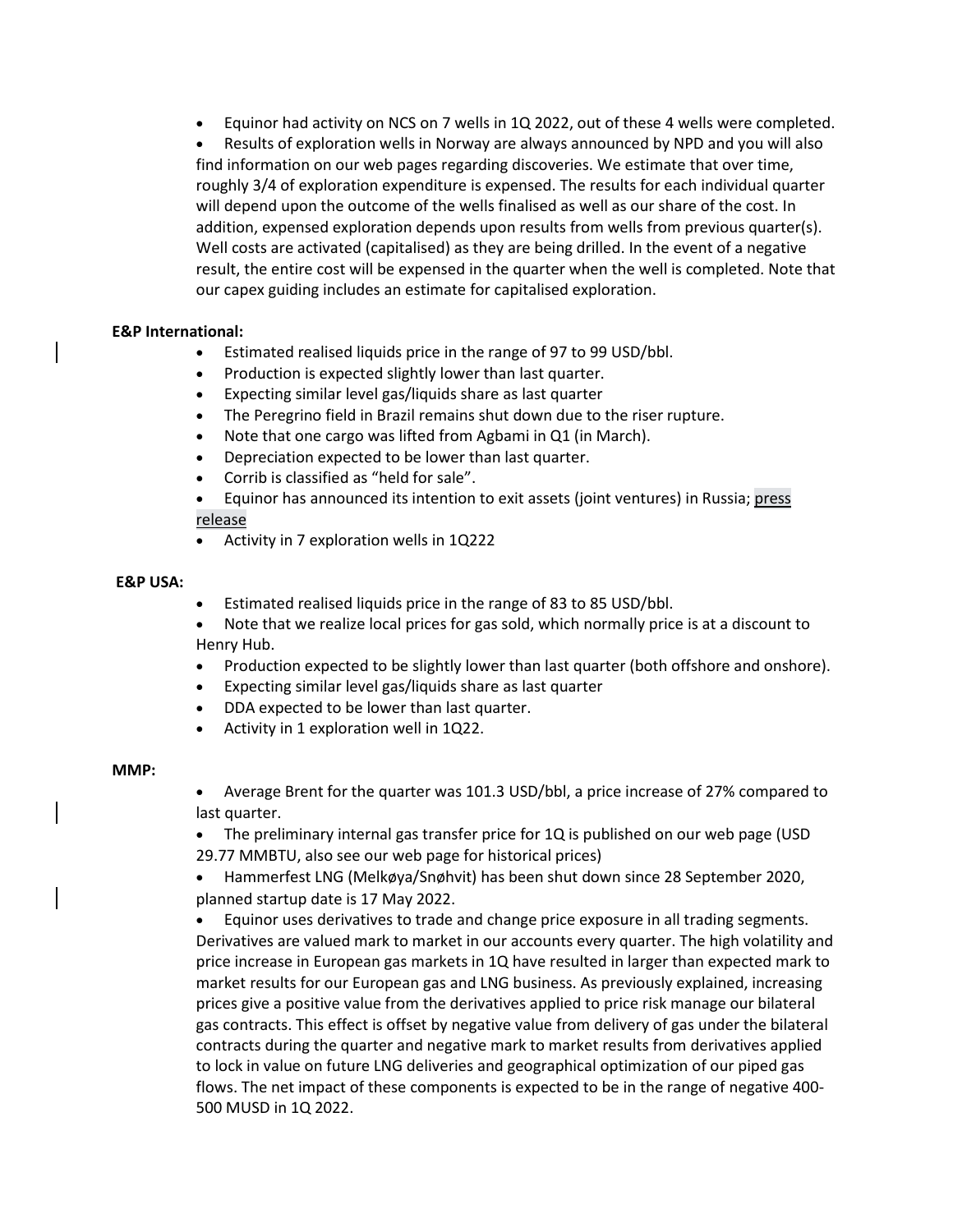• The normal guidance range of adjusted earnings of 250-500 MUSD assumes fairly typical operating and market conditions. Volatility has been higher than normal in 1Q22. Market prices in 1Q 22 means that MMP is taking mark to market losses on a small volume of deferred gas sales, losses on methanol production from natural gas at Tjeldbergodden and loss on an oil linked contract.

### **REN:**

- The power generation from renewables first quarter 2022 is expected to be in line with the historical seasonal production pattern.
- Limited exposure to price volatility, high power prices are not expected to impact the reported results significantly.
- With reference to previous quarters, earnings from REN might be expected to be negative due to growth mode of our REN business and project activities which continue to be expensed.
- Divestment of 10% share in Dogger Bank C was closed in the quarter with cash flow effect, gain will be adjusted out in Adjusted earnings.
- Most of our activity is equity accounted where Equinor's share of P&L is presented net as "gains/losses from equity accounted investments".

### **Effective tax:**

- Indicative tax range for EPN: 70-77%. The tax rate for EPN is influenced by the effect of uplift deduction. In periods with high oil and gas prices and high adjusted earnings, the effect of uplift is lower, and the tax rate is expected to be in the upper end of the indicative range. We remind you that the tax rate for 4Q21 was 76.4%.
- Indicative tax range for EPI: 30-45%. The tax rate is depended on earnings composition between higher taxed countries and lower taxed countries including effect of uplift and investment allowances. We remind you that the tax rate for 4Q21 was 26.2%).
- Indicative tax range EPUSA: 0% (short term)
- Indicative tax range MMP: 40-60%. The tax rate is dependent on the earnings composition of adjusted earnings from NCS and lower taxed adjusted earnings outside NCS. Reversal of gains on derivatives taxed in the Norwegian offshore tax system will impact the effective tax rate. In periods with relatively high share of adjusted earnings from NCS the tax rate may be above the indicative range and in periods with relatively low share of adjusted earnings from NCS, the tax rate may be below the indicative range. We remind you that the tax rate for 4Q21 was 90.5%.

## **Cash flow movements:**

Cash Flow is not part of Equinor consensus. For your convenience we will nevertheless remind you of some movements (not a comprehensive list):

- 1Q 2022 Share buy-back programme (2021) 2nd tranche, ca. USD 100 million
- Proceeds from sales (including Dogger C and Kalundborg) about USD 480 million.
- Dividend payment, USD 586 million (0.18 per share)
- Share buy-back program (2022) 1st tranche, USD 330 million (market execution only)
- NCS petroleum taxes, USD 4.1 billion (NOK 36.6 billion)
- Bacalhau contingency payment (cash outflow), USD 525 million

We also remind you that for the cashflow, there is normally a 30 days payment delay on the sales we make.